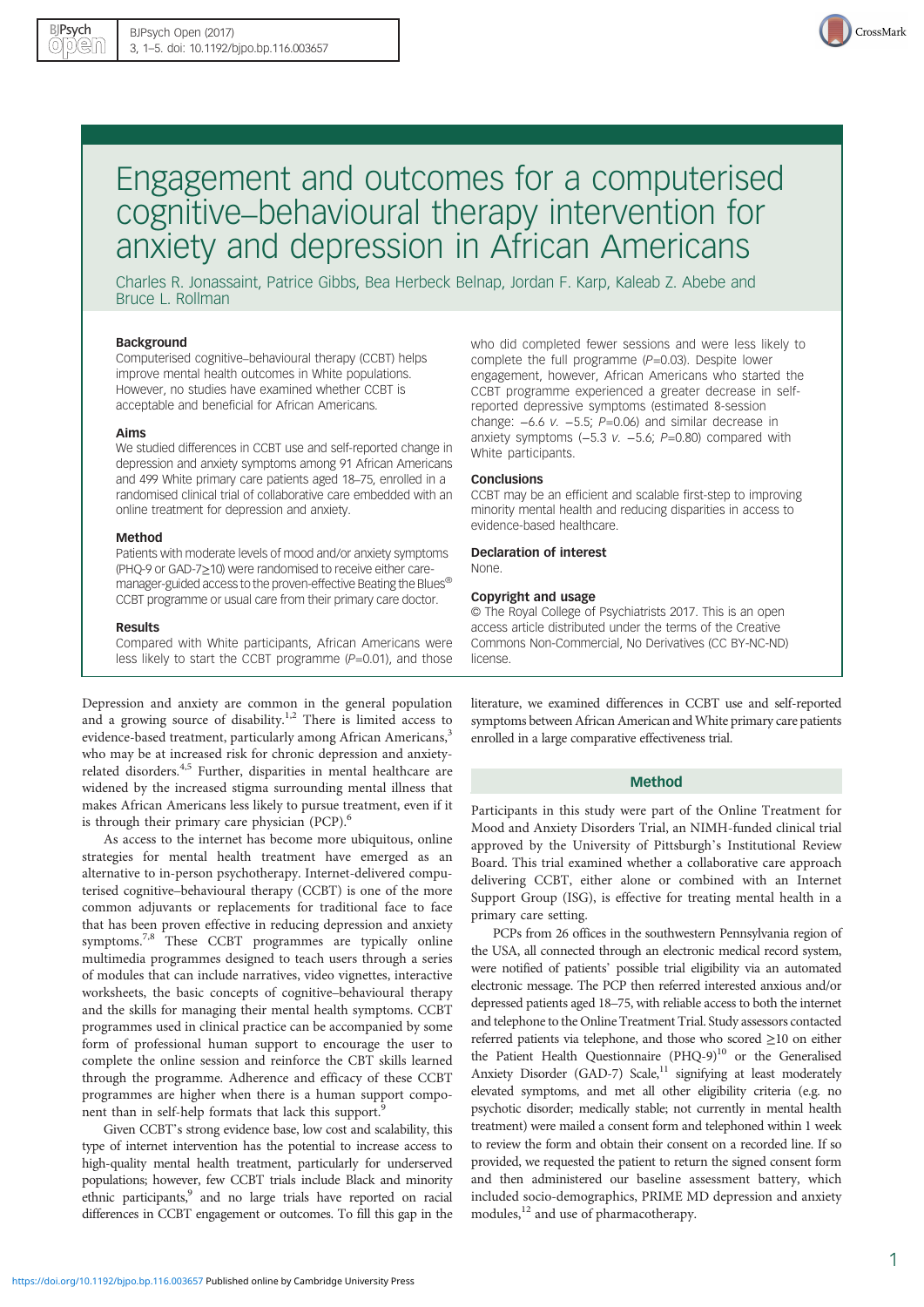We randomised protocol-eligible patients in a 3:3:1 ratio to either (1) a CCBT-only group with 24/7 patient access to the 'Beating the Blues' CCBT programme provided under the guidance of a care manager, (2) a CCBT+ ISG with additional access to a password-protected and moderated ISG or (3) their PCP's 'usual care'.

## Study setting

## Computerised cognitive–behavioural therapy

Patients randomised to either of the two groups with access to CCBT received username and password for 'Beating the Blues', an internet-based programme that delivers simple and easily understood text, audio and audiovisual clips to maintain patient interest. It consists of eight 50-min interactive sessions and 'homework' to complete between weekly sessions (e.g. thought labelling, pleasurable activities and problem-solving worksheet). The participants were prompted to enter their mood symptoms using the PHQ-9 and their anxiety symptoms using the GAD-7 at the start of each CCBT session.

#### Care manager support

We selected two college-educated research assistants as our care managers. Participants in either of the CCBT arms were assigned to one of the care managers who telephoned each intervention patient after randomisation to conduct a structured mental health assessment that included their prior mental health history and current use and interest in pharmacotherapy. Afterwards, they guided patients in how to first log into the CCBT programme and answered any questions they had. For the following 6 months, the care manager encouraged the patient to complete a new session every 1–2 weeks and offered support that involved monitoring the participant's progress via reports generated by the CCBT programme and emailing to congratulate them for successfully completing a session. In addition, our care managers recommended general lifestyle adjustments including promotion of social engagement, exercise, adequate sleep, nutrition, reducing alcohol and quitting tobacco. If the participant reported a worsening of symptoms, the care manager emailed or telephoned the at-risk individual to provide support and/or reinforce use of the learnt CBT skills. If a participant did not start or complete a session in more than 2 weeks, the care manager would email them to encourage them to continue with the programme. The care manager would telephone in the case of more complex psychosocial issues, suicidal ideation, changes in pharmacotherapy or technical problems. In most cases, however, the mode of contact was based on participant preference and/or reachability.

During weekly case-review meetings, care managers reviewed all new patients and those with elevated and/or unresponsive symptoms with the specialty team consisting of the psychiatrist (J.F.K.), psychologist (B.H.B.) and general practitioner (B.L.R.). The care managers also had an additional meeting once a week with the study psychologist to review difficult cases. We recorded the number of emails, telephone calls and total contacts to each participant.

## Statistical analyses

In a previous report, we analysed improvements in mood and anxiety symptoms assessed by blinded research assistants at 6 months and found that although patients assigned to the CCBTonly and CCBT+ISG groups both reported significant improvements in their symptoms compared with those in their physician's usual care, there were no significant differences in symptom improvements between the CCBT-only and CCBT+ISG groups.<sup>[13](#page-4-0)</sup> Therefore, for the current analyses, we combined participants

randomised to CCBT-only and CCBT+ISG groups, but did not include the usual care group. Further, our analyses only included those who self-identified as African American or White (11 participants in the 'other' race/ethnic group were excluded). We compared socio-demographic factors, baseline symptoms and the number of CCBT sessions completed by racial group (African American v. White). All categorical variable P-values are based on a chi-squared test. Continuous variable P-values are based on a t-test or rank-sum test for two-group comparisons. We assessed changes in self-reported depression and anxiety symptoms using linear mixed models controlling for age, gender, education, baseline depression/anxiety and baseline pharmacotherapy use. We first evaluated whether the change in symptom outcome across the eight sessions differentiated by race (i.e. session-by-race interaction). Where interaction effects were non-significant, they were removed from the model and only the main effect reported. In order to assess whether the relationship between baseline PHQ-9 or GAD-7 and starting/completing the CCBT sessions varied by race, we modelled starting/completing CCBT in logistic regression models that included the main effect of baseline PHQ-9 or GAD-7 scores and their interaction with race. These models were adjusted for age, gender, education and baseline pharmacotherapy. All statistical analyses were performed using Stata<sup>®</sup> 14 software (College Station, TX).

## Results

Of the 2884 patients PCPs referred, 954 met eligibility criteria, 704 consented and were randomised, and 601 were assigned to either of the two groups with CCBT access (91 African American, 499 White, 11 other). Compared with White people, African Americans were younger, had higher baseline PHQ-9 scores and were less likely to be using pharmacotherapy at study entry  $(76\% \text{ } v. 90\%, P<0.01;$ [Table 1](#page-2-0)).

#### Engagement measures

African Americans were less likely than White people to start session 1 of the CCBT programme (75%  $v$ . 87%; P=0.01). Among those who started the programme, compared with White people, African Americans completed slightly fewer sessions at 6 months (mean 4.7  $v$ . 5.5;  $P=0.03$ ). After adjusting for age, gender, education, pharmacotherapy and baseline PHQ-9 depression scores, African Americans still trended towards being less likely than White people to complete all eight sessions ([Table 1\)](#page-2-0). In the total sample, baseline-assessor-administered PHQ-9 depression and GAD-7 anxiety scores did not predict the likelihood of starting or completing the CCBT programme.

## Mental health outcomes

Of those participants who started the CCBT programme, African Americans trended towards a greater decrease in depressive symptoms compared with White people (estimated 8-session change:  $-6.6$  v.  $-5.5$ ; P=0.06) ([Fig. 1](#page-2-0)) but similar decline in anxiety (estimated 8-session change:  $-5.3$  v.  $-5.6$ ; P=0.80) over the course of the eight CCBT sessions.

## Care manager process measures

The care managers made a median of 14 total contacts (interquartile range (IQR) 11–18) to participants. Although the total number of contacts did not differ between African American and White people, care managers telephoned African Americans more often than White participants (median (IQR)=5 (3–7) and 3 (2–5), respectively, P<0.001), but sent fewer email messages to African Americans than to White people (median (IQR)=9 (6–11) and 10 (7–14), respectively, P<0.001). However, the number of telephone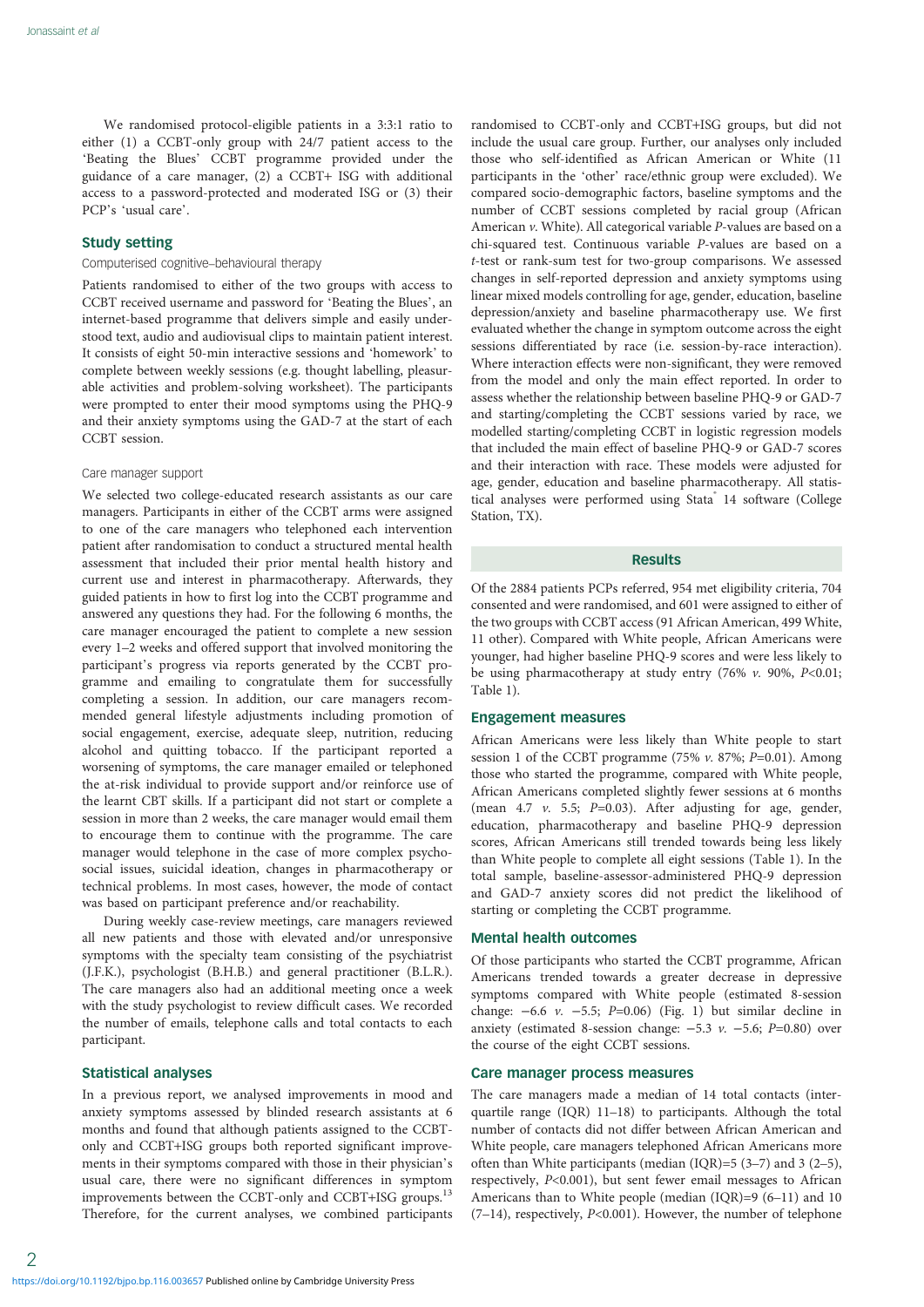<span id="page-2-0"></span>

| <b>Characteristics</b>               | African American participants (N=91) | White participants (N=499) | P       | Adjusted P |
|--------------------------------------|--------------------------------------|----------------------------|---------|------------|
| Age, mean (s.d.)                     | 39.9 (13.9)                          | 43.6 (14.2)                | 0.02    | <b>NA</b>  |
| Male, $n$ $%$                        | 12(13)                               | 110(22)                    | 0.05    | <b>NA</b>  |
| High school diploma or higher, n (%) | 70 (77)                              | 414 (83)                   | 0.17    | <b>NA</b>  |
| Mental health diagnosis              |                                      |                            | 0.97    | <b>NA</b>  |
| Depression only, n (%)               | 38 (42)                              | 205 (41)                   |         |            |
| Anxiety only, n (%)                  | 6(7)                                 | 45 (9)                     |         |            |
| Depression and anxiety, n (%)        | 45 (49)                              | 235 (47)                   |         |            |
| PHQ-9, $^a$ mean (s.d.)              | 14.4(4.5)                            | 13.1(5.0)                  | 0.01    | <b>NA</b>  |
| GAD-7, $^{\rm b}$ mean (s.d.)        | 13.2(4.1)                            | 12.8(4.4)                  | 0.63    | <b>NA</b>  |
| Pharmacotherapy use, n (%)           | 69 (76)                              | 449 (90)                   | < 0.001 | <b>NA</b>  |
| Started first session, n (%)         | 68 (75)                              | 432 (87)                   | 0.01    | 0.01       |
| Completed all eight sessions, n (%)  | 20(29)                               | 186 (43)                   | 0.03    | 0.09       |
| Sessions completed, mean (s.d.)      |                                      |                            |         |            |
| $\leq$ 3 months                      | 4.2(2.8)                             | 4.8(2.5)                   | 0.08    | 0.10       |
| $\leq$ months                        | 4.7(2.7)                             | 5.5(2.7)                   | 0.03    | 0.07       |

PHQ-9 and GAD-7 scores were assessed by research assistants, blinded to patient randomisation status, over the telephone at baseline. The baseline as scores were highly correlated with self-entered PHQ-9 scores at session 1 (r=0.53; P<0.01). Race was self-reported. Primary Care Evaluation of Mental Disorders (PRIME-MD) was used<br>to evaluate depression and anxiety diagnos to evaluate depression and anxiety diagnosis. Adjusted models controlled for age, gender, education, PHQ-9 and baseline pharmacotherapy use. a. PHQ-9=Patient Health Questionnaire 9-item Scale, assessor-administered. b. GAD-7=Generalised Anxiety Disorder 7-item Scale, assessor-administered.

contacts was not associated with change in PHQ  $(r=0.01; P=0.91)$ or GAD scores  $(r=0.05; P=0.31)$ .

## Pharmacotherapy use

The three-way interaction between session, race and baseline pharmacotherapy use was non-significant ( $P=0.7013$ ). Thus, the effect of race (African American v. White) on PHQ-9 decline was not dependent on baseline pharma use. Further, baseline pharmacotherapy use was not a predictor of decline in PHQ-9 (P=0.7877) or GAD-7 (P=0.6713) scores.

## **Discussion**

Both African American and White anxious and/or depressed primary care patients benefitted from an internet-delivered CCBT programme delivered via a collaborative care strategy. Although we observed that African Americans were less likely than White people to engage with our CCBT programme, African Americans

who did so trended towards a greater benefit from the programme than their White counterparts.

To the best of our knowledge, this is the first study to specifically examine racial differences in the level of engagement and/or benefit derived from CCBT for mental health symptoms.<sup>[9](#page-4-0)</sup> Two studies testing CCBT programmes for substance use treatment found CCBT improved coping and duration of abstinence in adult samples with a majority of African American participants.[14](#page-4-0),[15](#page-4-0) Two paediatric studies examined CCBT as a treatment for depression<sup>[16](#page-4-0)</sup> and anxiety<sup>[17](#page-4-0)</sup> in cohorts that included Black and minority ethnic participants. Yet, none of these studies specifically tested for racial/ethnic differences in programme acceptance or outcomes. Thus, until this study, there has been no evidence on whether CCBT is a feasible and/or effective treatment for mental health conditions among minority populations.

There are several possible reasons for the racial differences in engagement with CCBT in our report. Compared with White people, African American participants in this study reported more severe



Fig. 1 Decline in average PHQ-9 scores at each session by race. AA=African American; PHQ-9=9-item Patient Health Questionnaire. PHQ-9 scores were self-entered at the beginning of each CCBT session. Changes in depression and anxiety symptom outcomes were assessed using linear mixed models controlling for age, gender, education, baseline symptom and baseline pharmacotherapy use. We first evaluated whether the change in symptom outcome across the eight sessions differentiated by race (i.e. session-by-race interaction). Where interaction effects were non-significant, they were removed from the model and only the main effect reported.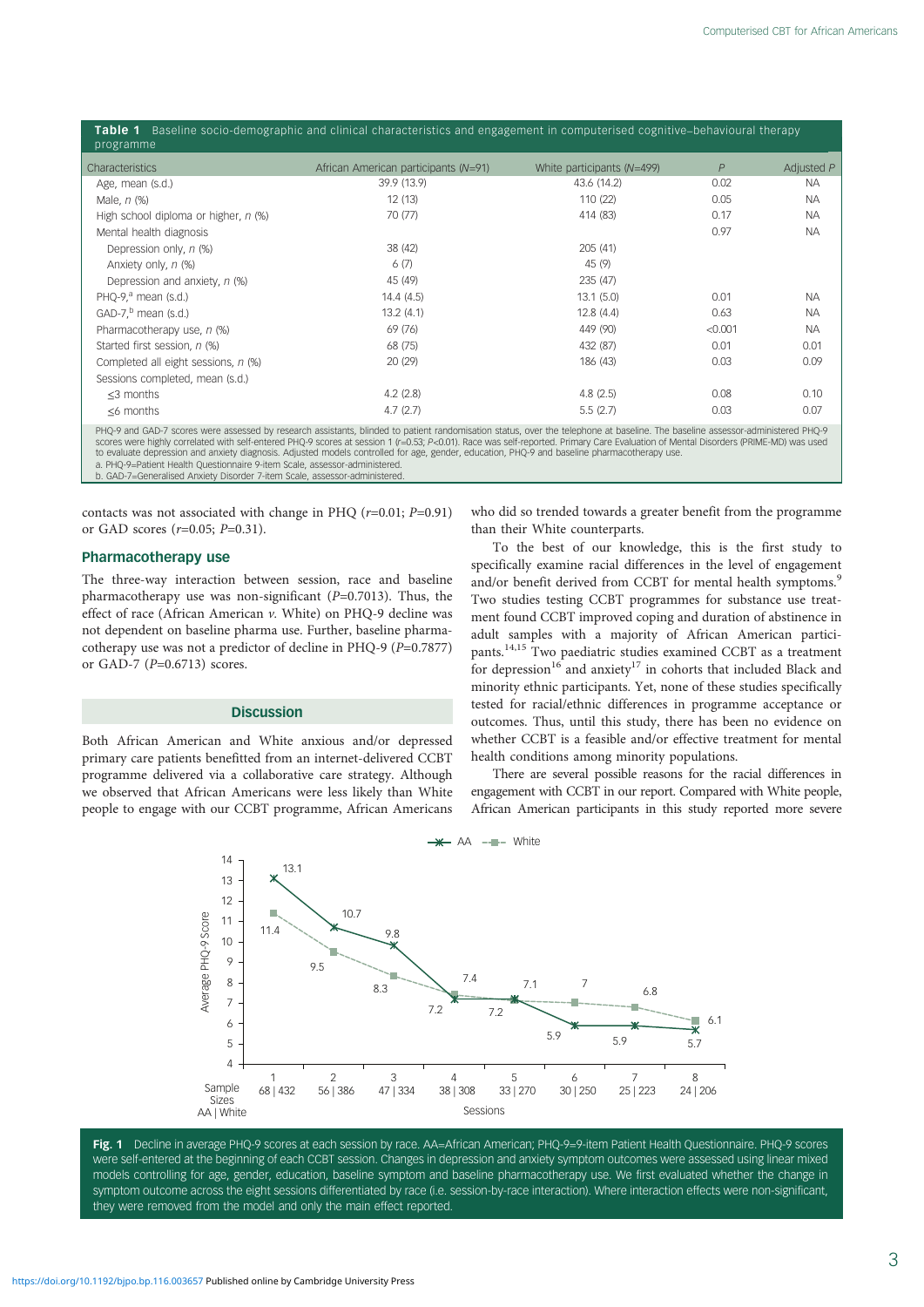depressive symptoms, which is a known contributor to dropout or non-participation in internet-based programmes.<sup>18</sup> It should be noted, however, we did not find baseline depression scores to predict the likelihood of starting or completing CCBT. Thus, although African Americans reported more depressive symptoms at baseline than White people, the severity of their depressive symptoms did not explain their lower level of engagement.

Another barrier to CCBT engagement among African Americans may be that the Beating the Blues programme is a culturally generic treatment not tailored specifically for minority patients. Our African American participants may have felt the intervention content was less culturally relevant, engaging and helpful. To better understand minority engagement and how CCBT can be most effective to a more diverse population, future studies would benefit from qualitative data assessing minority participant's perceptions of the programme and barriers to uptake.

Despite the lower engagement among our African American participants, the average number of sessions completed and the overall adherence to the programme were similar or better than that reported in previous studies testing online-based mental health treatments.<sup>[18](#page-4-0)–[20](#page-4-0)</sup> High dropout and low completion rates are characteristic of most CCBT studies, even those that do not include any racial or ethnic minorities.<sup>[21](#page-4-0)</sup> Although African Americans appear to be at higher risk for attrition from CCBT programmes, there is a need for innovative efforts to improve engagement in CCBT programmes for all racial/ethnic groups. In fact, although this is a large-scale, adequately powered study, the population may not be representative. Future studies examining race and CCBT outcomes may find no racial differences in uptake; thus, the findings from this study will benefit from replication in other large-scale trials that cut across different, more diverse geographic regions.

Care manager support was a critical component of the delivered intervention. Several studies have found that computerised self-help programme is only effective when the treatment is professionally supported.<sup>[22](#page-4-0)</sup> Care managers in this study were supervised research assistants with a college level education, who provided support to participants and made on average 14 telephone and email contacts with each participant. This is particularly important given that participants' perceived absence of support has been noted as a primary reason for poor adherence and treatment dropout.<sup>[23](#page-4-0)</sup> In a recent large-scale pragmatic trial, Gilbody et  $al^{20}$  $al^{20}$  $al^{20}$  compared CCBT (Beating the Blues and MoodGYM) to usual care; CCBT for depression showed no benefit over usual care; however, the intervention lacked a structured psychological support and guidance by a clinician or someone trained in psychology. Instead, participants received telephone technical support and general encouragement to continue the programme.<sup>[20](#page-4-0)</sup> Participants in their trial reported this level of support to be inadequate, $23$  and as a potential consequence, one-quarter of the participants had dropped out of the study by 4 months.<sup>[20](#page-4-0)</sup>

In this study, care manager support was not correlated with improvements in depression or anxiety symptoms which may support evidence suggesting that some patients require support whereas others appreciate the anonymity that CCBT offers.<sup>[23](#page-4-0)</sup> In addition, a care manager contacted those participants more often who were in need of the most support. Participants who progressed through the programme and showed improvements with little intervention were less likely to receive frequent contacts. It should also be noted that, although there were no racial group differences in total contacts, African Americans received more telephone contacts and fewer email contacts than White people. These racial differences in mode of contact could be due to participant's expressed preference for a particular mode of contact or it may be an indication of particular support needs. This potentially interesting finding was unexpected and will need to be replicated and explored further in future studies.

African Americans in this study were less likely to report using pharmacotherapy than White people. This finding is consistent with data that suggest African Americans are less likely to receive guideline-concordant depression care than White people<sup>[24](#page-4-0)</sup> and may partially account for the higher baseline depressive symptoms among African Americans. The group differences in pharmacotherapy could be explained by African Americans' reluctance towards seeking treatment, their increased risk of pharmacotherapy-related side-effects or lack of access to specialised psychiatric care.[25](#page-4-0) Indeed, if findings from this study are replicated, CCBT may be a potential mechanism for improving disparities in mental healthcare.

# Limitations

Two main features of this study limit its generalisability. First, our trial was conducted within single geographic region and health system in the USA. Still, we enrolled patients from over two dozen primary care sites located across rural, suburban and urban southwest Pennsylvania. Second, we required participants to have email address and internet access from a desk computer; the CCBT programme was not accessible via mobile device. As a result, we may have excluded some lower-income patients who could have benefited from CCBT but lacked internet access. Internet interventions that can be accessed via mobile phone may be more effective for reaching lower-income patients. Nevertheless, our cohort was socio-economically diverse with over 18% of participants being African American and 1 out of 5 participants having less than a high school education.

Other limitations of this study include our inability to adequately account for the effect of pharmacotherapy use on outcomes. Although our statistical models controlled for baseline pharmacotherapy use (yes or no), we currently do not have data on adherence or change in pharmacotherapy use over the course of the study. Further, we were not able to include a control group in our analyses, as patients randomised to the usual care group (not reported here) did not have access to the online self-report depression and anxiety measures that were part of the CCBT programme. Finally, owing to this being a pragmatic trial, the frequency of care manager contacts varied among patients depending on their specific needs and may have confounded our findings. Although the number of contacts was not statistically associated with change in depression or anxiety symptoms, it is difficult to determine the specific impact of care coach support on outcomes without having a comparison group that received CCBT without care coach support.

To date, this is the largest sample of minority patients included in a clinical trial testing CCBT for depression and/or anxiety and the first to our knowledge to test racial differences in engagement and benefit of an internet-delivered mental health programme. The widespread deployment of CCBT into primary care could become an efficient and widely replicable first step to providing effective evidence-based mental healthcare to diverse populations. Improving engagement, particularly among minority populations, however, will be the major challenge to the future implementation of CCBT as an effective mental health intervention. Opportunities to improve user adherence may include fostering community and collaboration such as is possible with ISGs,<sup>[9](#page-4-0)</sup> programmes that are customised and adapt to the user and their behaviour, and the inclusion of more culturally relevant material.<sup>[26](#page-4-0)</sup> Whatever the methods for increasing engagement, guidance from a professionally trained care manager or clinician